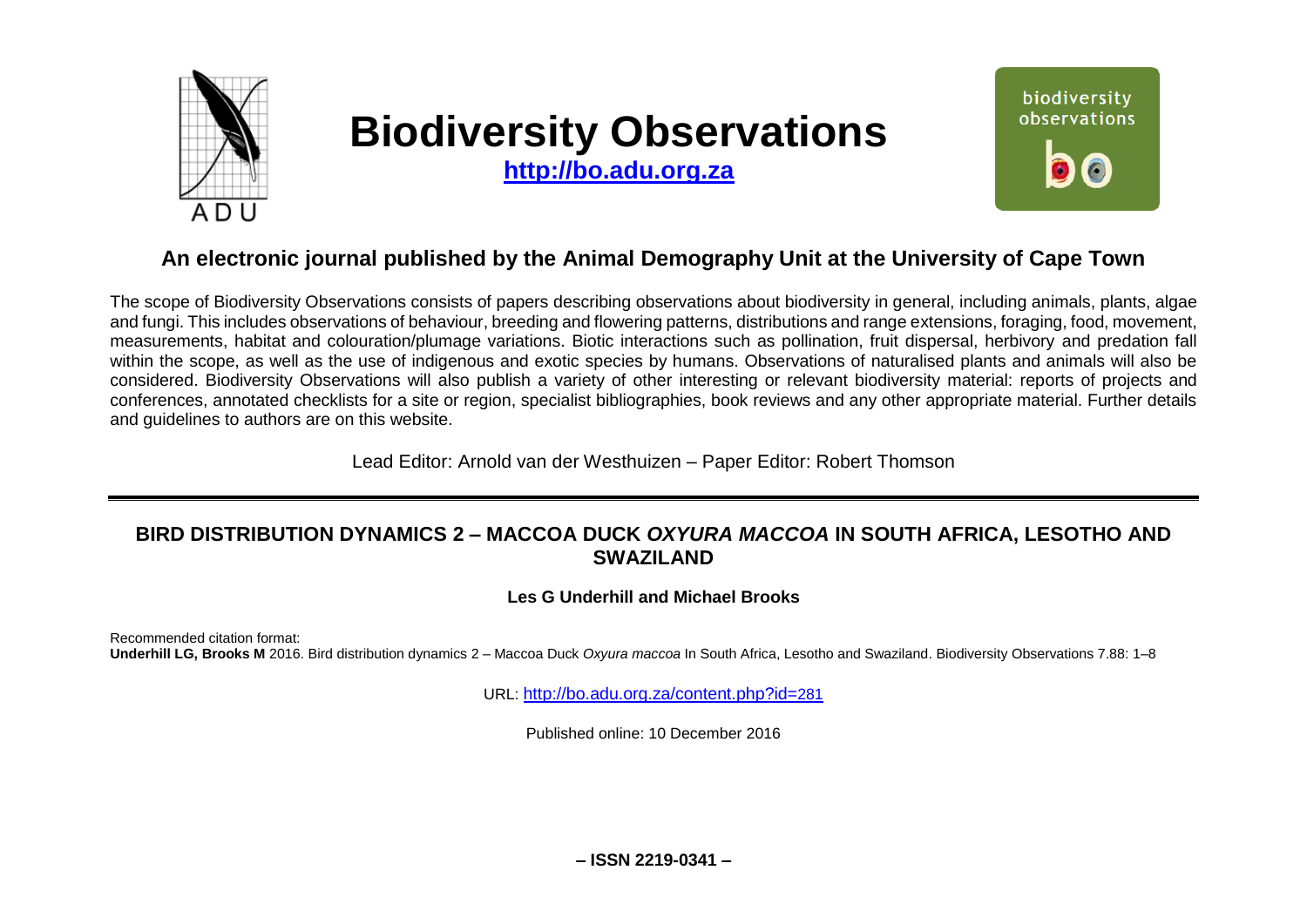## **BIRD DISTRIBUTION DYNAMICS**

# **BIRD DISTRIBUTION DYNAMICS 2 – MACCOA DUCK**  *OXYURA MACCOA* **IN SOUTH AFRICA, LESOTHO AND SWAZILAND**

*Les G. Underhill and Michael Brooks*

Animal Demography Unit, Department of Biological Sciences, University of Cape Town, Rondebosch, 7701 South Africa

Email: [les.underhill@uct.ac.za](mailto:les.underhill@uct.ac.za)

## **Introduction**

The global conservation status of the Maccoa Duck *Oxyura maccoa* was classified as "Near-threatened" in 2007; this is also its regional conservation status in South Africa (Taylor et al. 2015, BirdLife International 2016e). The species has been the subject of an intensive species action plan process starting in 2005 (Berruti et al. 2005) and culminating with the formal endorsement and adoption of the International Single Species Action Plan by the Fourth Session of the Meeting of the Parties to the African-Eurasian Waterbird Agreement in 2008 (Berruti et al. 2007). The aim of the action plan was to "To stabilise or increase natural populations of Maccoa Duck as indicators of sustainable wetland management for the benefit of people in Africa by 2010" (Berruti et al. 2005, 2007)

There are six species in the genus *Oxyura* popularly known as the "stifftails"; they are freshwater diving ducks (del Hoyo et al. 1992). Three are classified as "Least Concern", but population sizes are thought to be decreasing in their natural ranges, two are classified as "Near-threatened" (Maccoa Duck in Africa, and Blue-billed Duck in Australia) and one is classified as "Endangered" (White-headed Duck *O. leucocephala* occurring in southern Europe, northern Africa and southwestern Asia) (BirdLife International 2016a-f). A small number of Ruddy Ducks *O. jamaicensis*, a species native to North America where it is decreasing, escaped from the waterbird collection of the Wildfowl and Wetland Trust at Slimbridge, UK, and subsequently spread across western and southern Europe and into Asia and northern Africa; there is an established population in Morocco, with records from Algeria, Tunisia and Eritrea (del Hoyo et al. 1992, Berruti et al. 2007, BirdLife International 2016c). The greatest threat to the White-headed Duck is hybridization with the alien and invasive Ruddy Duck (BirdLife International 2016c). Ruddy Duck males are behaviourally dominant over White-headed Ducks, exacerbating the extent of hybridization (Muñoz-Fuentes et al*.* 2007, BirdLife International 2016d)

Berruti et al. (2007) provided a comprehensive biological assessment of the Maccoa Duck. The main countries within the range of the Maccoa Duck are Angola, Botswana, Ethiopia, Kenya, Lesotho, Namibia, South Africa, Tanzania and Zimbabwe; the total population was estimated in 2005 to be in the range 9,000–11,750 birds (Berruti et al. 2007). Maccoa Ducks are considered rare in southern Africa, and individual wetlands display fluctuating numbers (Maclean 1997). Because of its skulking habits, this duck is difficult to monitor and to get reliable estimates of population and of trends. The southern African population was estimated at 7,000–8,250 birds in 2005, is geographically disjunct from the two other populations in eastern Africa. The South African population was estimated to be 4,500–5,500 birds (Berruti et al. 2007). Thus about 50% of the world population, and approximately two-thirds of the southern African population of Maccoa Duck are in South Africa. Clearly, South Africa carries a major responsibility for the conservation of this species.

One of priority activities listed in the action plan is to "obtain improved population estimates and distribution of the Maccoa Duck" (Berruti et al. 2007). This paper aims to do the latter, by presenting the distribution map from the Second Southern African Bird Atlas Project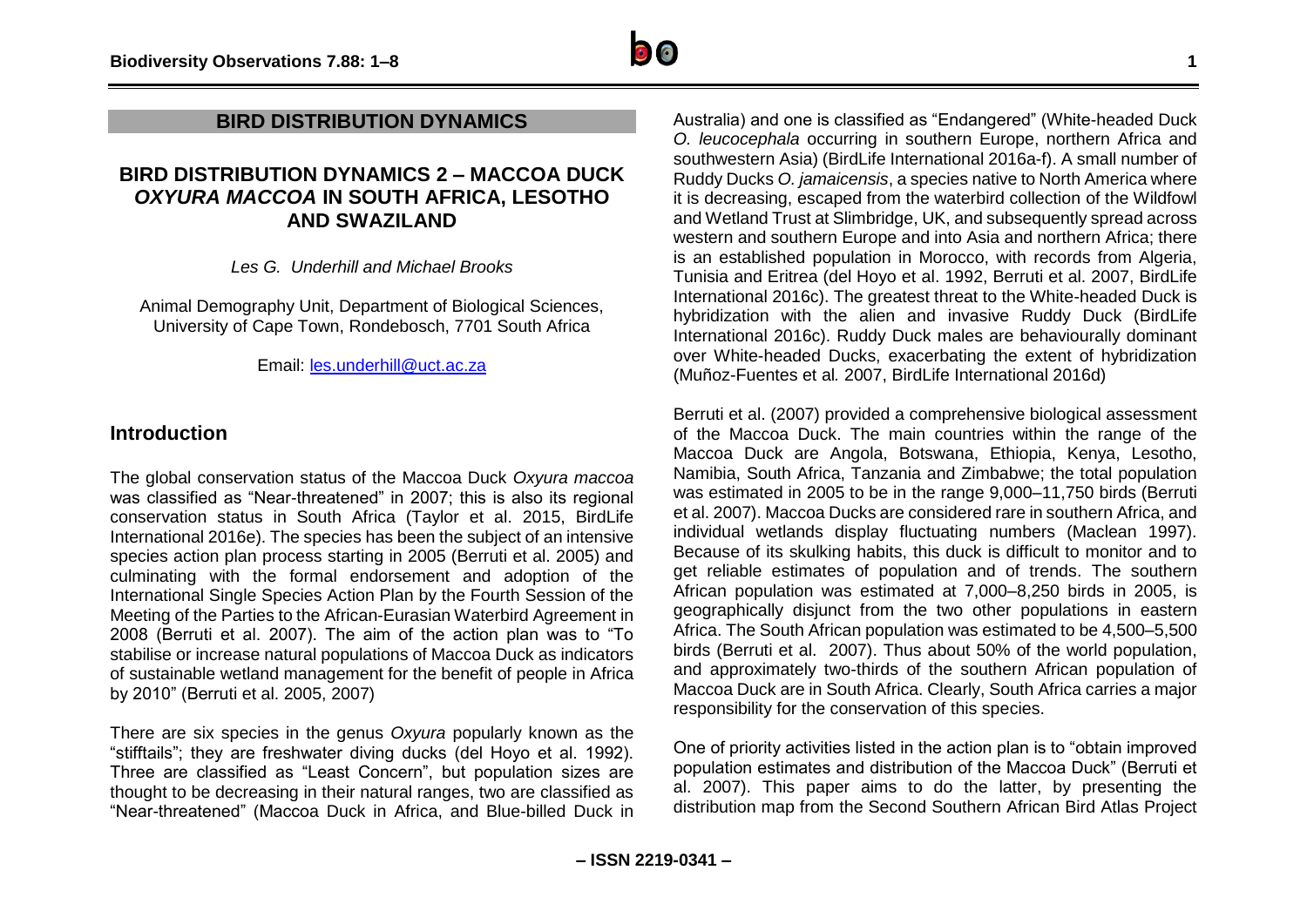

(SABAP2) for the Maccoa Duck. It also aims to help to understand changes in distribution, and to a lesser extent, changes in abundance, in the quarter-century between SABAP1 (mid-date 1989) and SABAP2 (mid-date for data collection so far falls in 2012).

#### **Methods**

The fieldwork protocol for the Second Southern African Bird Atlas Project (SABAP2) was described by Underhill (2016a) and the progress during the first nine years of the project (July 2007 to June 2016) was summarized in Underhill & Brooks (2016a). The spatial unit of SABAP2 is the "pentad", grid cells with dimensions five minutes of longitude by five minutes of latitude, which translates into 9.2 km north to south and 8.3 km east to west (Underhill 2016). By December 2016, a total of 8.9 million records of bird distribution had been made, and 77% of the 17,339 pentads of South Africa, Lesotho and Swaziland had been visited at least once (SABAP2 website, [http://sabap2.adu.org.za\)](http://sabap2.adu.org.za/). Four more full-protocol SABAP2 checklists had been made for 34% of the pentads.

The SABAP2 distribution map for the Maccoa Duck was downloaded from the SABAP2 database on 10 December 2016. The guidelines to the interpretation of this map are contained in Underhill & Brooks (2016b). An important component of these distribution maps is that reporting rates are shown for pentads with four or more checklists; otherwise only presence absence is shown. Likewise, the rangechange map which shows the change in distribution and abundance between SABAP1 was downloaded and interpreted (Underhill & Brooks 2016c). The range-change map uses a 15-minute grid, because this was the spatial resolution of SABAP1. For the purpose of making comparisons, the data for the nine pentads within the SABAP1 quarter-degree grid cell were pooled, as described in Underhill & Brooks (2016c).

### **Results**

On the pentad scale, the distribution of the Maccoa Duck within South Africa shows an extremely fragmented distribution (Figure 1). This is not an artefact of data collection; in the Western Cape and Gauteng, there are large numbers of checklists for many pentads, and the patchy distribution occurs even in regions with large volumes of data.

*Table 1. Range-change summary for the Maccoa Duck between SABAP1 and SABAP2. Numbers (and percentages) in each colour category of Figure 3, for which there are at least four checklists per quarter degree grid cell in both SABAP1 and SABAP2. Also shown are the same summaries when the analysis is restricted to grid cells with at least 30 checklists for both SABAP1 and SABAP2.*

| <b>Status</b>                      | <b>Four checklists for</b><br>SABAP1 and 2 |     | <b>30 checklists for</b><br>SABAP1 and 2 |     |
|------------------------------------|--------------------------------------------|-----|------------------------------------------|-----|
|                                    | <b>Count</b>                               | %   | <b>Count</b>                             | ℅   |
| Red (very large)<br>decrease)      | 243                                        | 50  | 141                                      | 49  |
| Orange (large<br>decrease)         | 29                                         | 6   | 19                                       | 7   |
| Yellow (small<br>decrease)         | 23                                         | 5   | 15                                       | 5   |
| Light green<br>(small<br>increase) | 23                                         | 5   | 18                                       | 6   |
| Dark green<br>(large increase)     | 43                                         | 9   | 29                                       | 10  |
| Blue (very<br>large increase)      | 126                                        | 26  | 66                                       | 23  |
| <b>Totals</b>                      | 487                                        | 100 | 288                                      | 100 |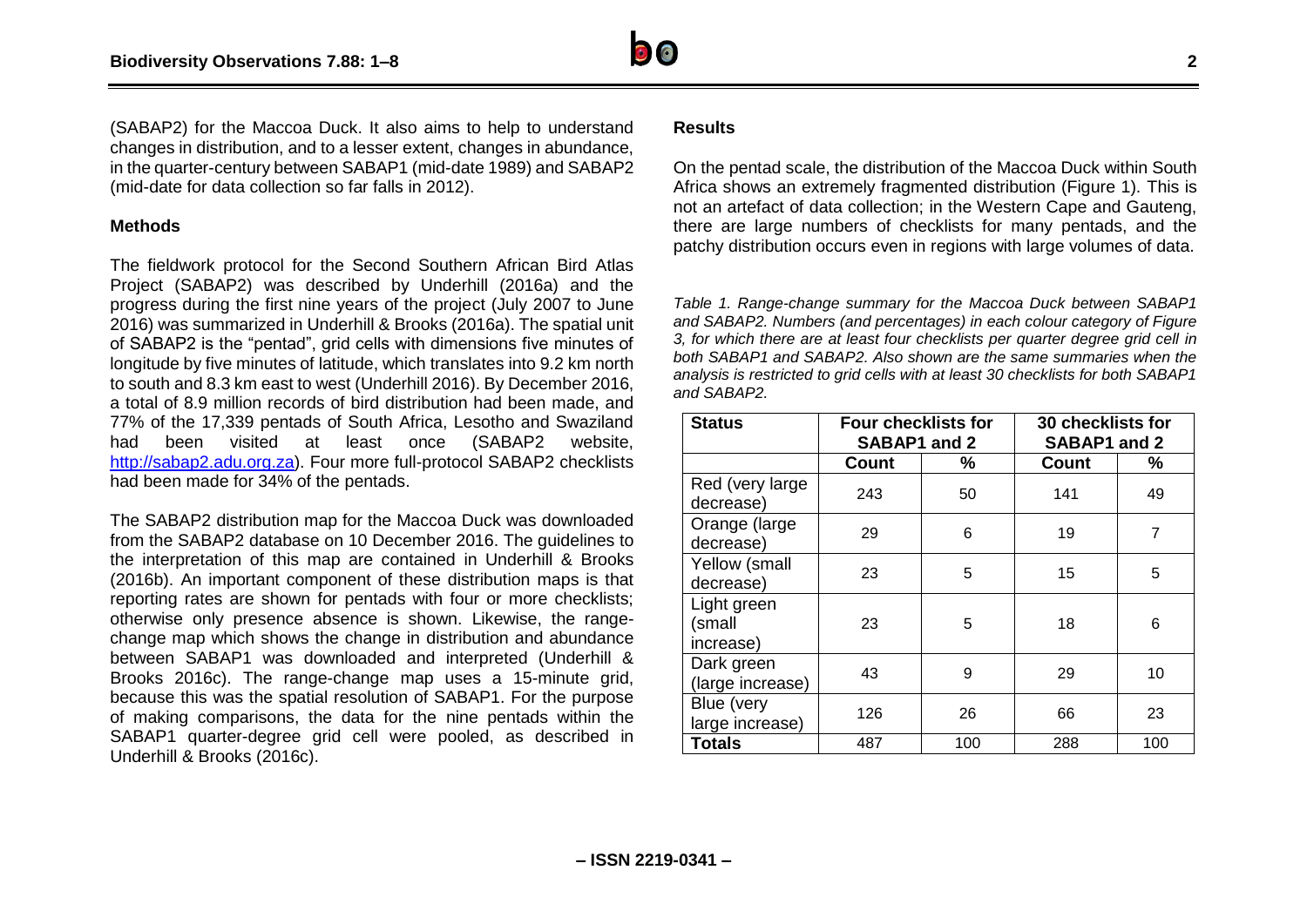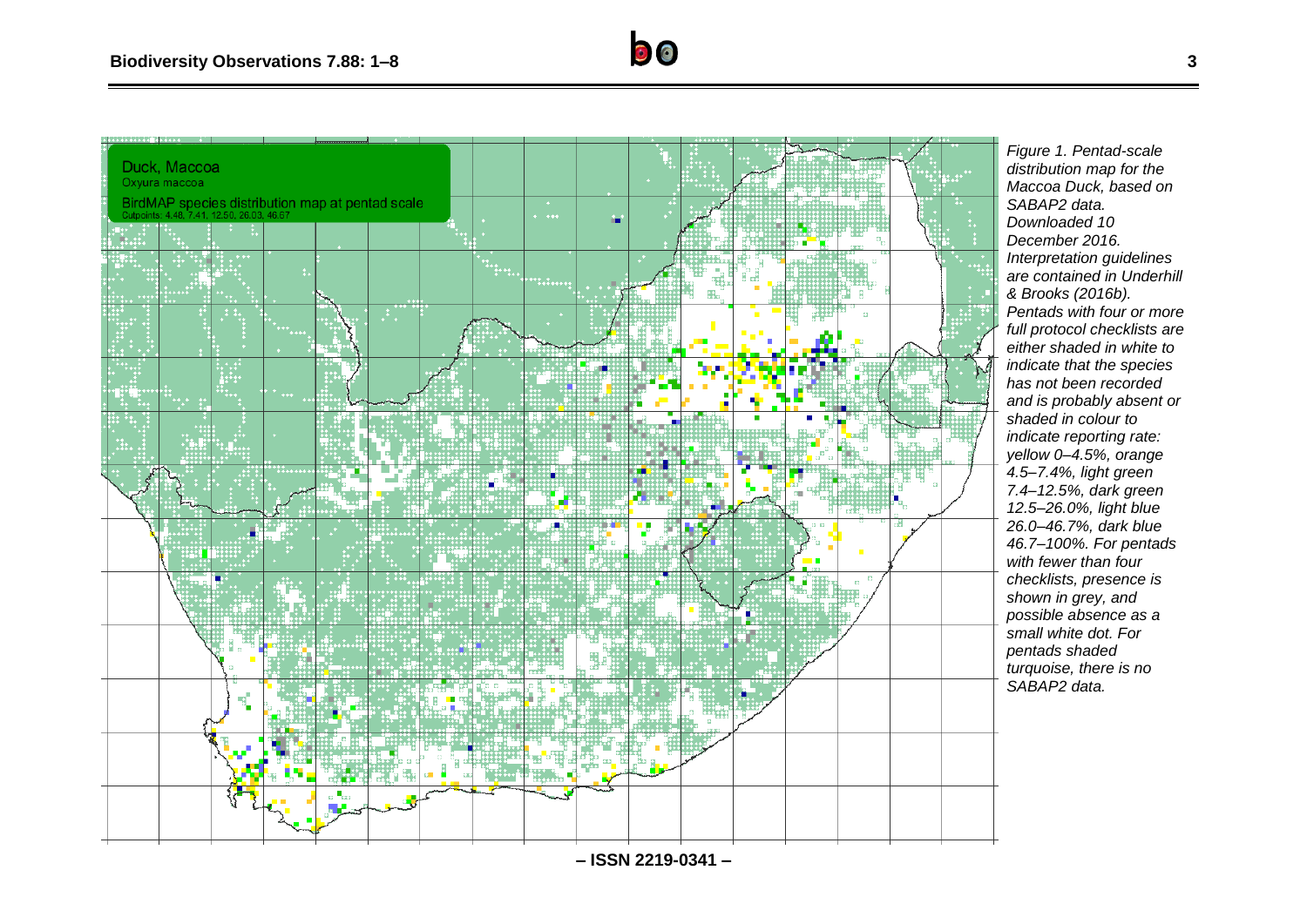

The largest concentration of pentads where this species occurs was in the high altitude grasslands of Mpumalanga, extending into Gauteng, Free State and North West. There was a scattering of records through the fynbos biome, along the coastal plain of the Western Cape and Eastern Cape. There were few records in the savanna biome in northern and northwestern South Africa. There were records in Lesotho, along the border with the Free State, and none in Swaziland. Maccoa Ducks were not recorded in pentads shaded white in Figure 1, in spite having at least four full protocol checklists and a minimum of eight hours of intensive fieldwork (Underhill 2016). This suggests that the species is absent from the Kruger National Park and most of coastal KwaZulu-Natal (Figure 1).

The pentads with the largest reporting rates, relative to reporting rates for the species, are shaded dark blue (46.7–100%) and light blue (26.0–46.7%) in Figure 1. These represent the core of the range of the Maccoa Duck. These pentads were mostly widely scattered, with clusters at the De Hoop Nature Reserve east of Cape Agulhas, in the Kouebokkeveld Mountains of north of Ceres, both in the Western Cape, and along an axis from about Secunda to Middelburg, in central Mpumalanga. Pentads shaded yellow (0–4.5%) and orange (4.5– 7.4%) had low reporting rates, suggesting that the species is rarely reporting over most of the Johannesburg-Pretoria conurbation in Gauteng, or in the Greater Cape Town region.

The shading of the grid cells in the range-change map for the Maccoa Duck (Figure 2) can be summarized as follows: blue, dark green and light green represent quarter degree grid cells with very large, large and small relative increases, and red, orange and yellow represent cells with very large, large and small relative decreases. The numbers of grid cells in each category are shown in Table 1. The striking feature of the range-change map for the Maccoa Duck is the predominance of quarter-degree grid cells which are red (large decrease) (50%) or blue (large increase) (26%) (Table 1, Figure 2). Only 10% of grid cells were yellow (small decrease) or light green (small increase) (Table 1). This

might suggest that wetlands which were suitable for Maccoa Ducks during SABAP1 have become unsuitable for the species during SABAP2, and *vice versa*.

This range-change analysis uses grid cells with as few as four checklists in either SABAP1 or SABAP2, and results are subject to sampling error (Underhill & Brooks 2016c). When the analysis is restricted to grid cells with at least 30 checklists in both SABAP1 and SABAP2, sampling error is considerably smaller, but there are only 288 grid cells which meet this criterion, rather than 487 (Table 1). In this restricted analysis, the results are similar to the four-checklist results: 49% of grid cells show very large decreases, and 23% show large or very large decreases.

#### **Discussion**

The information presented in this paper makes two key points. (1) The distribution of the Maccoa Duck is extremely fragmented (Figure1). (2) The number of quarter degree grid cells showing decreases over the quarter century between SABAP1 and SABAP2 outweighed the number showing increases (Figure 2, and also Table 1). This suggests that the species had in fact decreased over this period. The extent of the decrease is not clear, but it is likely to be substantial.

In southern Africa, the range and population size of the Maccoa Duck increased during most of the 20th century, because impoundments and other artificial wetlands, both large and small, were being colonized (Berruti et al. 2007, Simmons et al. 2015, Taylor et al. 2015). Berruti et al. (2005, 2007) considered that these increases in range and abundance had ceased, and that populations in the region were either stable or had started to decrease. In the light of the results in this paper, stability seems unlikely, and it is only the magnitude of the decrease that is open to debate.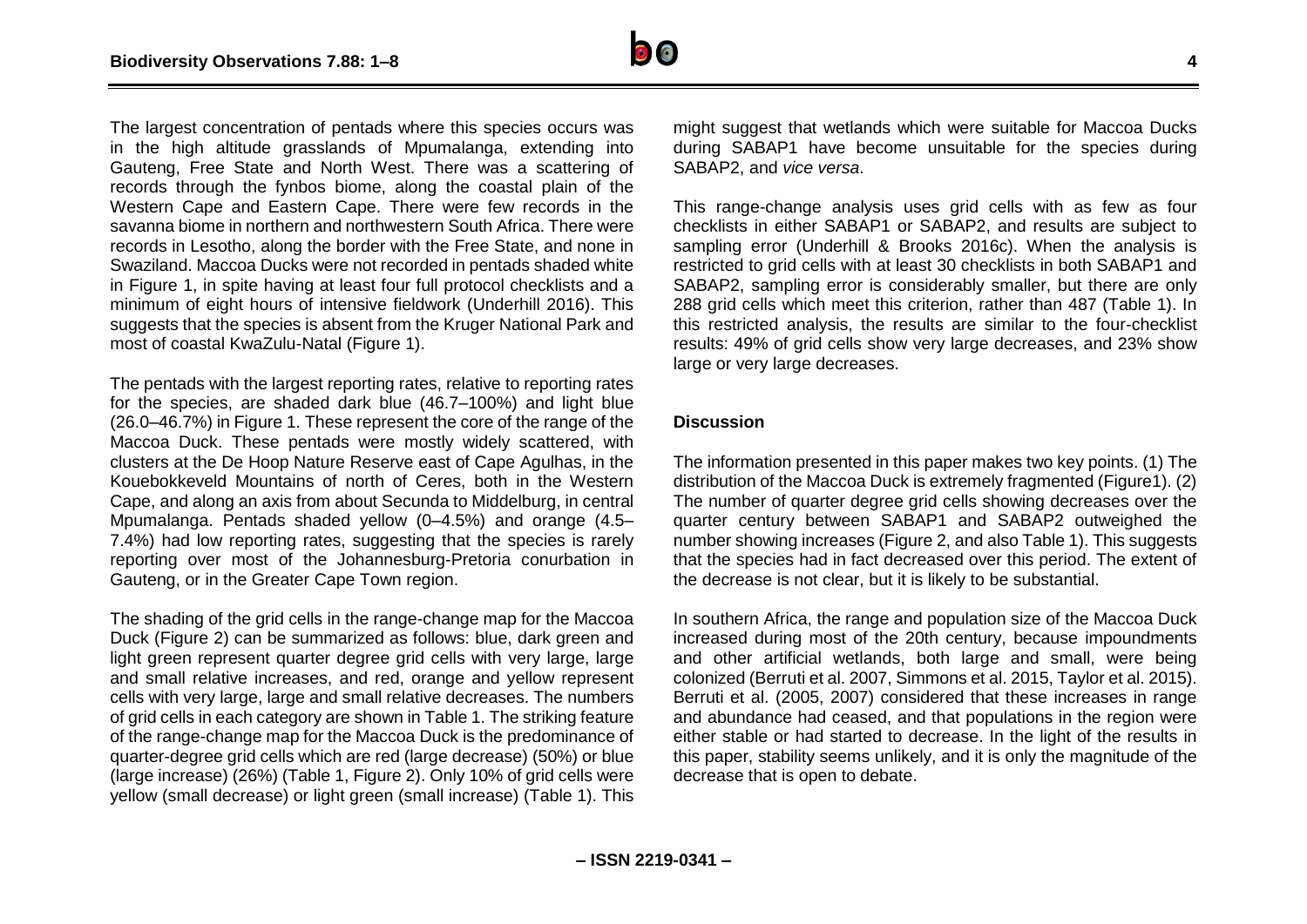

*Figure 2. Range-change map for the Maccoa Duck between SABAP1 and SABAP2. See Underhill & Brooks (2016b) for interpretation guidelines. In brief, blue, dark green and light green represent quarter degree grid cells with very large, large and small increases, and red, orange and yellow represent cells with very large, large and small decreases. A count of the number of grid cells in each category is provided in Table 1. Only the 487 grid cells with at least four checklists in both SABAP1 and SABAP2 are shown. All these gird cells had Maccoa Duck recorded in them either in SABAP1 or in SABAP2 or in both.*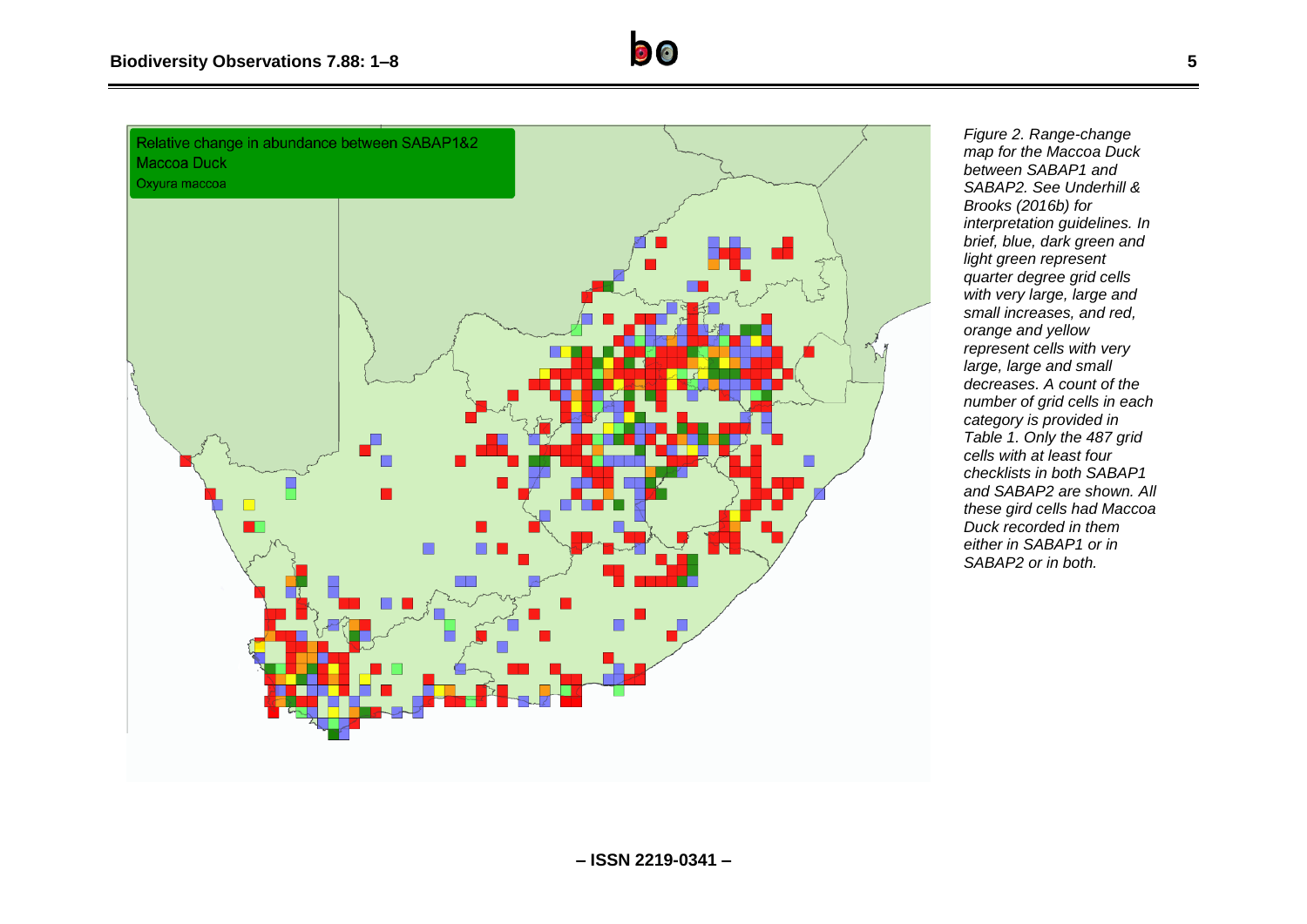

There are almost certainly Ruddy Ducks in private waterbird collections in southern Africa. This alien invasive species has a propensity to escape from such collections (del Hoyo et al. 1992) and there has already been at least one such incident in South Africa. A Ruddy Duck was recorded by Etienne Marais on 13 January 2012 from pentad 2550\_2815, the pentad that contains the Rietvlei Dam Municipal Nature Reserve, southeast of Pretoria. This pentad has 1,243 full protocol SABAP2 checklists [\(http://sabap2.adu.org.za\)](http://sabap2.adu.org.za/).

It is not known whether male Ruddy Ducks will demonstrate the behavioural dominance over Maccoa Ducks, in the same way as they do over another species in the genus *Oxyura*, the White-headed Duck, which has resulted in rapid hybridization (Berruti et al. 2005, 2007, Muñoz-Fuentes et al*.* 2007, BirdLife International 2016d). Therefore, an important role for the bird atlasing community is to continuously be on the lookout for Ruddy Ducks. Because illustrations of the Ruddy Duck are not included in the standard southern African fieldguides, photographs of the male and female are illustrated here, showing comparisons with the Maccoa Duck (Figure 3).

At first reckoning, it would appear that the only method to monitor waterbird populations is to undertake surveys at wetlands, counting the number of individuals of each species, as done for example by the Coordinated Waterbirds Count (CWAC) project of the Animal Demography Unit in South Africa (Taylor et al. 1999). However, bird atlas projects, such as SABAP2, play a key complementary role. The surveys provide detailed information about each waterbird species at the set of wetlands where waterbird counts take place. The distribution information from the bird atlas reveals the regions where the species is absent; it also reveals localities at which the species is regularly recorded, but which are not included in the wetland survey network.

Maclean (1997) summarized the habitat requirements of the Maccoa Duck: "It requires deep, highly nutritious inland waters, with emergent vegetation. Sewage ponds and saline pans are also favoured." It

breeds in wetlands that have a combination of open freshwater, and emergent vegetation, usually reedbeds, especially *Typha* (Berruti et al. 2007). Such wetlands have a tendency to become fully covered with reedbeds, rendering them unsuitable for this duck. It is possible that, since the 1990s, the rate at which new suitable wetlands were established was exceeded by the rate at which they became choked with reedbeds.

#### **Acknowledgements**

This paper is the second of a new series which celebrates the contributions of thousands of citizen scientists to the databases of the first and second bird atlas projects in southern Africa (SABAP1 and SABAP2). SABAP2 is a partnership project of SANBI (South African National Biodiversity Institute), BirdLife South Africa and the Animal Demography Unit, Department of Biological Sciences,University of Cape Town. We used Maccoa Duck photos by John Fincham.

#### **References**

**Berruti A, Baker N, Buijs D, Colahan BD, Davies C, Dellegn Y, Eksteen J, Kolberg H, Marchant A, Mpofu Z, Nantongo-Kalundu P, Nnyiti P, Pienaar K, Shaw K, Tyali T, van Niekerk J, Wheeler MJ, Evans SW** (eds) 2005. International Maccoa Duck *Oxyura maccoa* Action Plan: First draft report. Version 4. 18 October 2005. African Gamebird Research Education and Development Trust, Johannesburg. Available online at

[http://www.unep-](http://www.unep-aewa.org/sites/default/files/document/tc_inf_7_1_draft_maccoa_duck_ssap_0.pdf)

[aewa.org/sites/default/files/document/tc\\_inf\\_7\\_1\\_draft\\_maccoa\\_duck\\_ssap\\_0.pdf](http://www.unep-aewa.org/sites/default/files/document/tc_inf_7_1_draft_maccoa_duck_ssap_0.pdf)

**Berruti A, Baker N, Buijs D, Colahan BD, Davies C, Dellegn Y, Eksteen, J, Kolberg H, Marchant A, Mpofu Z, Nantongo-Kalundu P, Nnyiti P, Pienaar K, Shaw K, Tyali T, van Niekerk J, Wheeler MJ, Evans SW** (eds) 2007. International Single Species Action Plan for the Conservation of the Maccoa Duck (*Oxyura maccoa*). AEWA Technical Series No. 14. Bonn, Germany. Available online at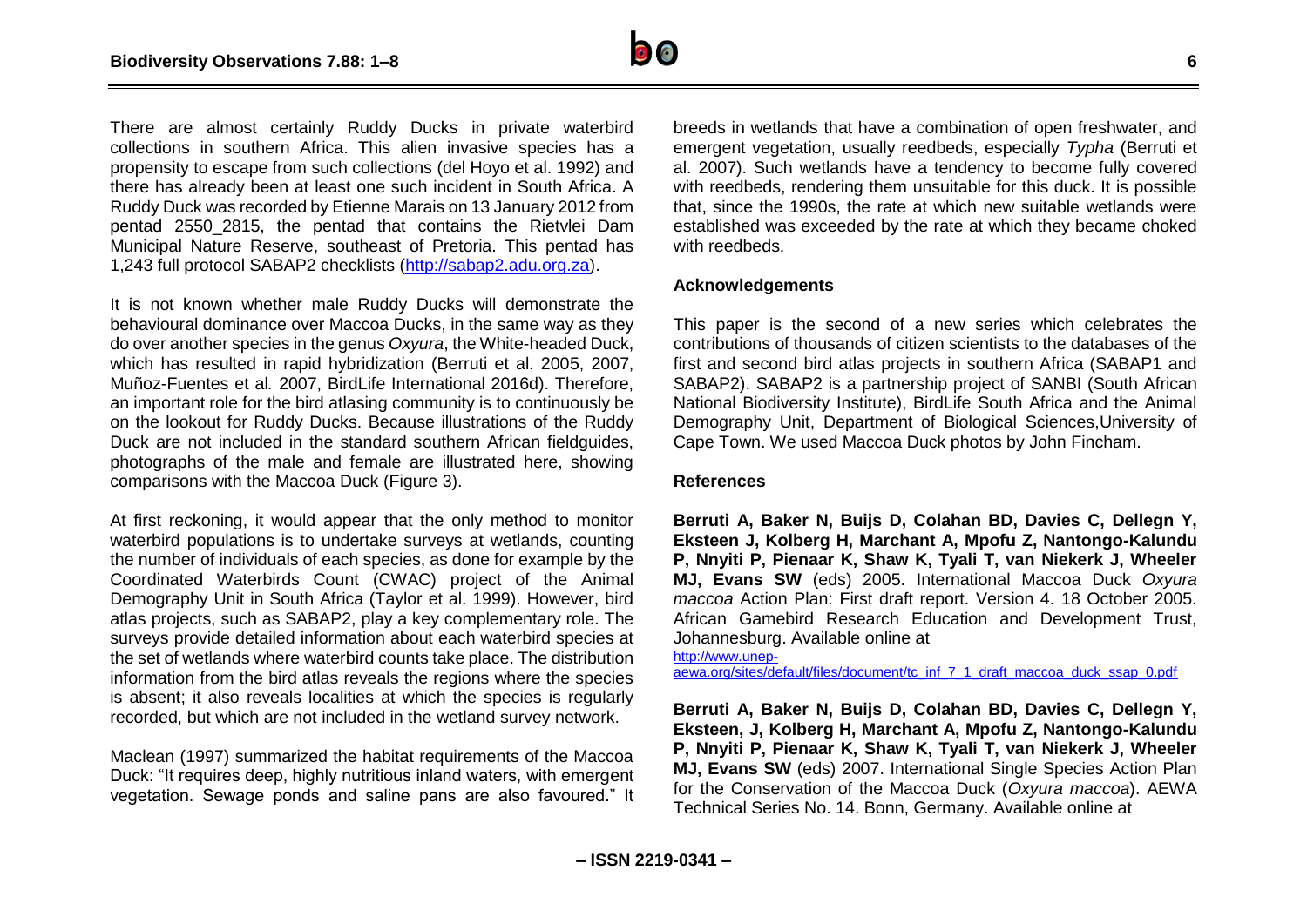

#### [http://www.unep-](http://www.unep-aewa.org/sites/default/files/publication/ts_14_maccoa_duck_final_0.pdf)

[aewa.org/sites/default/files/publication/ts\\_14\\_maccoa\\_duck\\_final\\_0.pdf](http://www.unep-aewa.org/sites/default/files/publication/ts_14_maccoa_duck_final_0.pdf)

**BirdLife International** 2016a. Species factsheet: *Oxyura australis*. Available online at <http://www.birdlife.org/datazone/species/factsheet/22679827>

**BirdLife International** 2016b. Species factsheet: *Oxyura ferruginea*. Available online at <http://www.birdlife.org/datazone/species/factsheet/22727757>

**BirdLife International** 2016c. Species factsheet: *Oxyura jamaicensis*. Available online at <http://www.birdlife.org/datazone/species/factsheet/22727750>

**BirdLife International** 2016d. Species factsheet: *Oxyura leucocephala*. Available online at

<http://www.birdlife.org/datazone/species/factsheet/22679814>

**BirdLife International** 2016e. Species factsheet: *Oxyura maccoa*. Available online at <http://www.birdlife.org/datazone/species/factsheet/22679820>

**BirdLife International** 2016f. Species factsheet: *Oxyura vittata*. Available online at <http://www.birdlife.org/datazone/species/factsheet/22679824>

**Del Hoyo J, Elliott A, Sargatal J** (eds) 1992. Handbook of the birds of the world. Vol. 1: Ostrich to Ducks. Lynx Edicions, Barcelona.

**Maclean GL** 1997. Maccoa Duck *Oxyura maccoa.* In Harrison JA, Allan DG, Underhill LG, Herremans M, Tree AJ, Parker V, Brown CJ (eds) The atlas of southern African birds. Vol. 1: Non-passerines. Johannesburg: BirdLife South Africa: 148–150.

**Muñoz-Fuentes V, Vila C, Green AJ, Negro JJ, Sorenson MD** 2007. Hybridization between White-headed Ducks and introduced Ruddy Ducks in Spain. Molecular Ecology 16: 629–638.

**Simmons RE, Brown CJ, Kemper J** 2015. Birds to watch in Namibia: red, rare and endemic species. Ministry of Environment and Tourism and Namibia Nature Foundation, Windhoek.

**Taylor MR, Peacock F, Wanless RM** (eds) 2015. The 2015 Eskom Red Data Book of birds of South Africa, Lesotho and Swaziland. BirdLife South Africa, Johannesburg.

**Taylor PB, Navarro RA, Wren-Sargent M, Harrison JA, Kieswetter SL** 1999. TOTAL CWAC report: Coordinated Waterbird Counts in South Africa, 1992–97. Avian Demography Unit, Cape Town.

**Underhill LG** 2016. The fundamentals of the SABAP2 protocol. Biodiversity Observations 7.42: 1–12. Available online at <http://bo.adu.org.za/content.php?id=235>

**Underhill LG & Brooks M** 2016. SABAP2 after nine years, mid 2007– mid 2016: coverage progress and priorities for the Second Southern African Bird Atlas Project. Biodiversity Observations 7.37: 1–17. Available online at<http://bo.adu.org.za/content.php?id=230>

**Underhill LG, Brooks M** 2016b. Pentad-scale distribution maps for bird atlas data. Biodiversity Observations 7.52: 1–8. Available online at <http://bo.adu.org.za/content.php?id=245>

**Underhill LG, Brooks M** 2016c. Displaying changes in bird distributions between SABAP1 and SABAP2. Biodiversity Observations 7.62: 1–13. Available on line at <http://bo.adu.org.za/content.php?id=255>